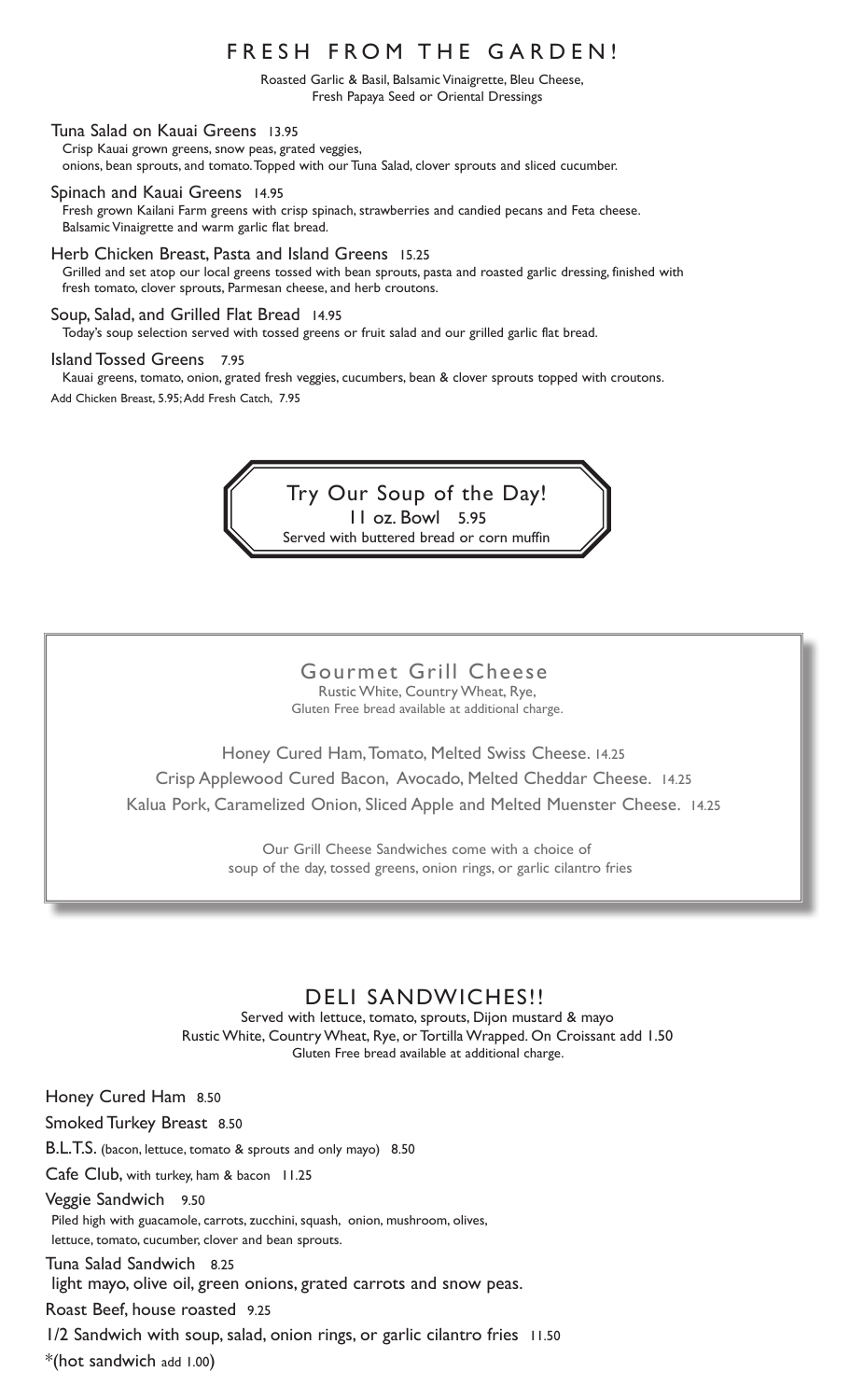Lunch . . . Served from 11:00 AM

Check out our Special Board Fresh Fish Specials when Available Straight from our local waters!

## Grilled

Roasted Veggie and Tofu Bowl, with grilled garlic flat bread 14.95 Carrots, zucchini, yellow squash, bell peppers, onion, spinach and Portobello mushrooms. Set atop brown rice with grilled tofu and chipotle aioli.

> The following sandwiches served with lettuce, tomato, and clover sprouts. Dijon mustard & mayo on house baked toasted Rustic White, Country Wheat, Rye or Tortilla Wrapped. On Croissant add 1.00. Gluten free bread available at additional charge. Choice of soup of the day, tossed greens, onion rings or garlic cilantro fries.

> > \*Available as our 1/2 sandwich with soup or salad!

Grilled Fresh Vegetable Wrap 13.95 Seasonal roasted vegetables marinated in fresh basil pesto and grilled quickly with cucumber, pesto, mayo, Dijon, lettuce, tomato and clover sprouts.

Grilled Pesto Chicken Breast 15.25

Boneless & skinless chicken breast in a pesto marinade. Topped with Provolone cheese, grilled mushrooms, pesto mayo and Balsamic drizzle.

House French Dip, on a Rustic Roll 15.50 Grilled onions, mushrooms, and melted Provolone cheese, with horseradish cream and au jus.

Kalua Pulled Pork Sandwich on a Rustic Bun 14.75 House made Kalua Pork with our Oriental namasu, and guava BBQ sauce.

\*Hot Pastrami 14.75

Grilled onions, mushrooms and melted Swiss cheese on toasted bread.

\*Tuna Salad Melt 13.95 Cafe style on toasted bread topped with Muenster cheese.

\*Our Cafe Style Reuben 15.25 Grilled thin sliced pastrami topped with onions, sauerkraut, melted Swiss cheese, house Thousand Isle dressing. On our toasted bread with lettuce, tomato and clover sprouts.

\*Smoked Turkey and Pesto Melt 14.95 Sautéed onions, mushrooms and melted Provolone cheese with pesto.

Grilled Portobello Mushroom Sandwich 15.25

Vegetarian grilled sliced Portobelo mushroom, topped with our red pepper relish, provolone cheese, and mixed greens. Brushed with our sun dried tomato and mushroom pesto on a Brioche bun.

# The Cafe Burger Bar!

*Served with lettuce, tomato and clover sprouts on our rustic bun. GF Bread available. mayo, dijon mustard and ketchup on the side!* Choice of Soup of the day, tossed greens, onion rings, or garlic cilantro fries

\*\*Applewood Smoked Bacon, Mushroom & Cheddar Burger 16.95

*7 oz Medeiros Farms grass fed beef.*

\*\*Cheese Burger 14.75

*7 oz Medeiros Farms grass fed beef, with your choice of Cheddar, Monterey Jack, Swiss or Meunster cheese.*

Freshly made Turkey Burger 14.95

Sautéed onions and mushrooms.

Grilled Vegetarian Garden Burger 14.95

Sautéed onions and mushrooms.

Cheddar, Monterey Jack, Swiss, Provolone, Muenster, or Pepper Jack Cheese .95

Sauteed Mushrooms, Sauteed Onions, Pesto, or Bleu Cheese 1.25 Feta Cheese 1.25

Fresh Avocado 2.25 Smoked Applewood Bacon 3.25

*\*\*Consuming raw or under cooked foods may increase your risk of food borne illness.*